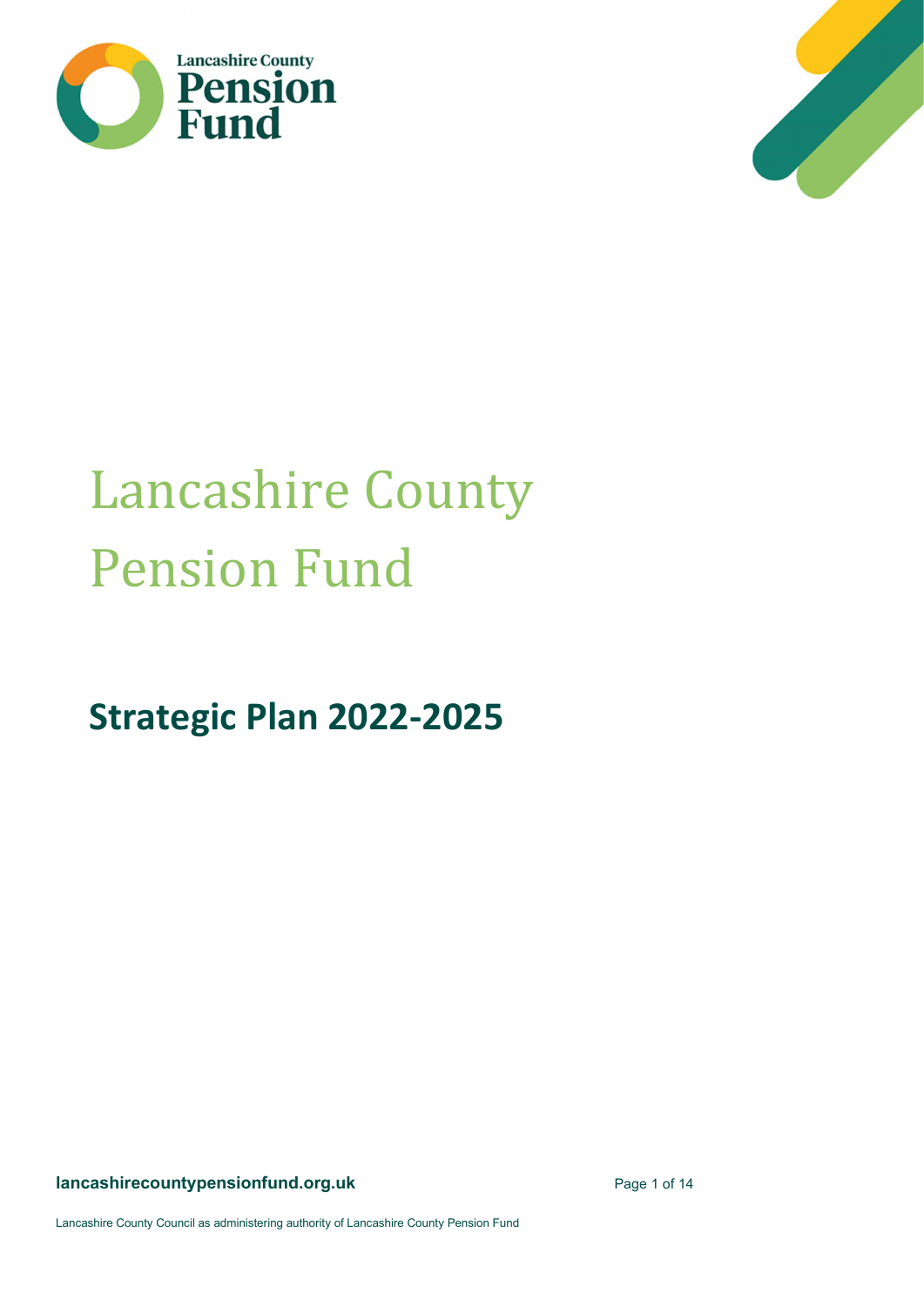## **Contents**

| Foreword                         | 3  |
|----------------------------------|----|
| <b>Mission Statement</b>         | 4  |
| <b>Our Planning Framework</b>    | 4  |
| <b>Summary of Strategic Plan</b> | 5  |
| Annex 1: Governance              | 8  |
| Annex 2: Funding and Investment  | 10 |
| <b>Annex 3: Administration</b>   | 13 |
| <b>Annex 4: Communications</b>   | 15 |
| Glossary                         | 16 |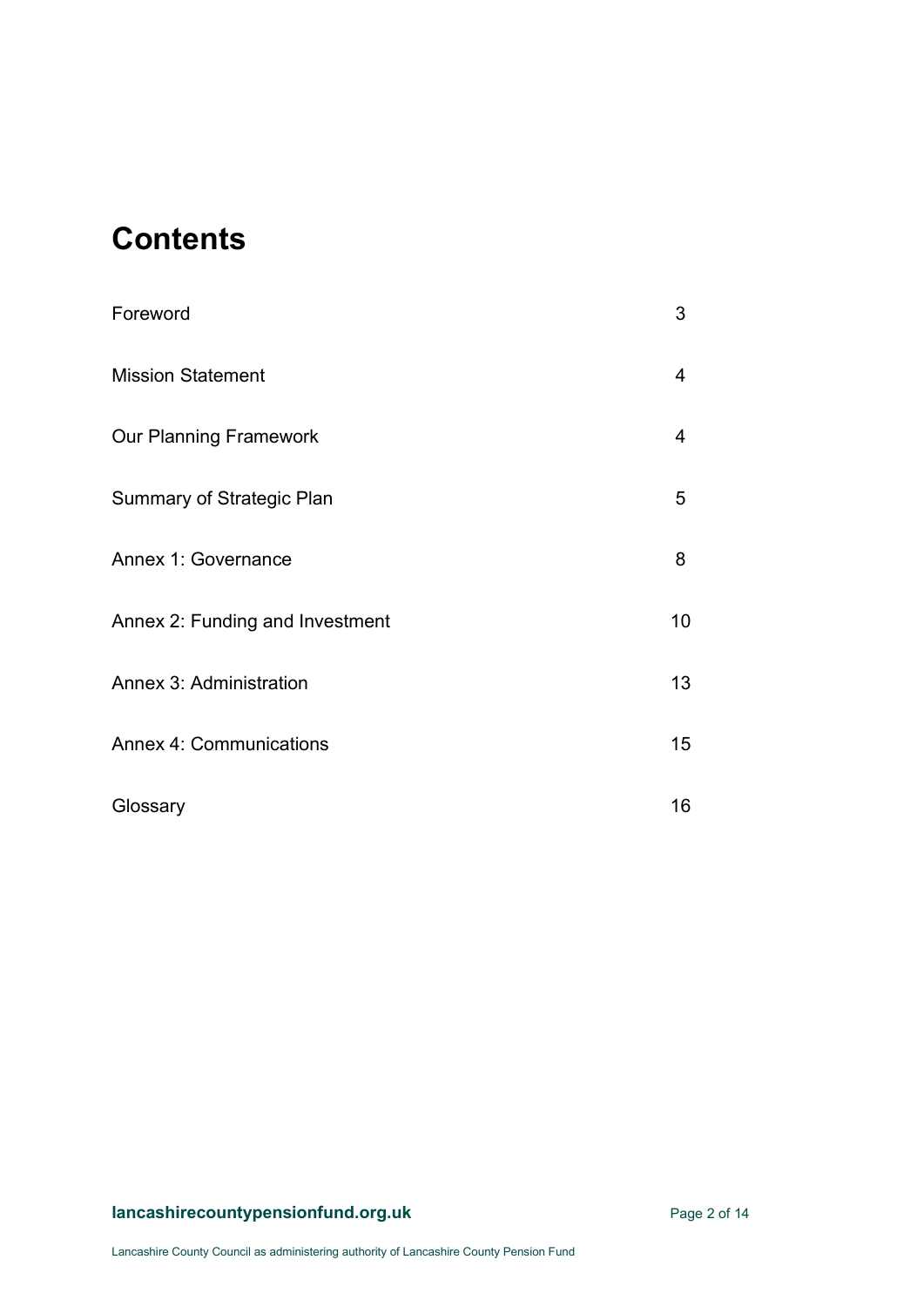## Foreword

The Lancashire County Pension Fund is the means of pension saving and the provider of retirement security for 177,799 Fund members and over 300 employers across the County. With assets of over £10bn invested to provide retirement security for members.

This Strategic Plan sets out the mission statement and key objectives of the Fund, together with plannned priorities/initiatives.

We need to set ourselves clear objectives and plan our work to achieve them. As much of what we do is driven by the cycle of actuarial valuations of the Fund we do this over a three-year period.

This Strategic Plan sets out what we plan to do to achieve our objectives in four areas over the coming three years. This plan will be reviewed by the Pension Fund Committee each year and progress will be reported within the Fund's Annual Report.

The Fund works closely in conjunction with Local Pensions Partnership Administration Limited (LPPA) who deliver pension services to employers and Fund members on our behalf. In addition, Local Pensions Partnership Investment Limited (LPPI) provides pooled investment services to the Fund and manage all non-pooled investments for the Fund. Both of these partners are key to the Fund successfully implementing this strategic plan.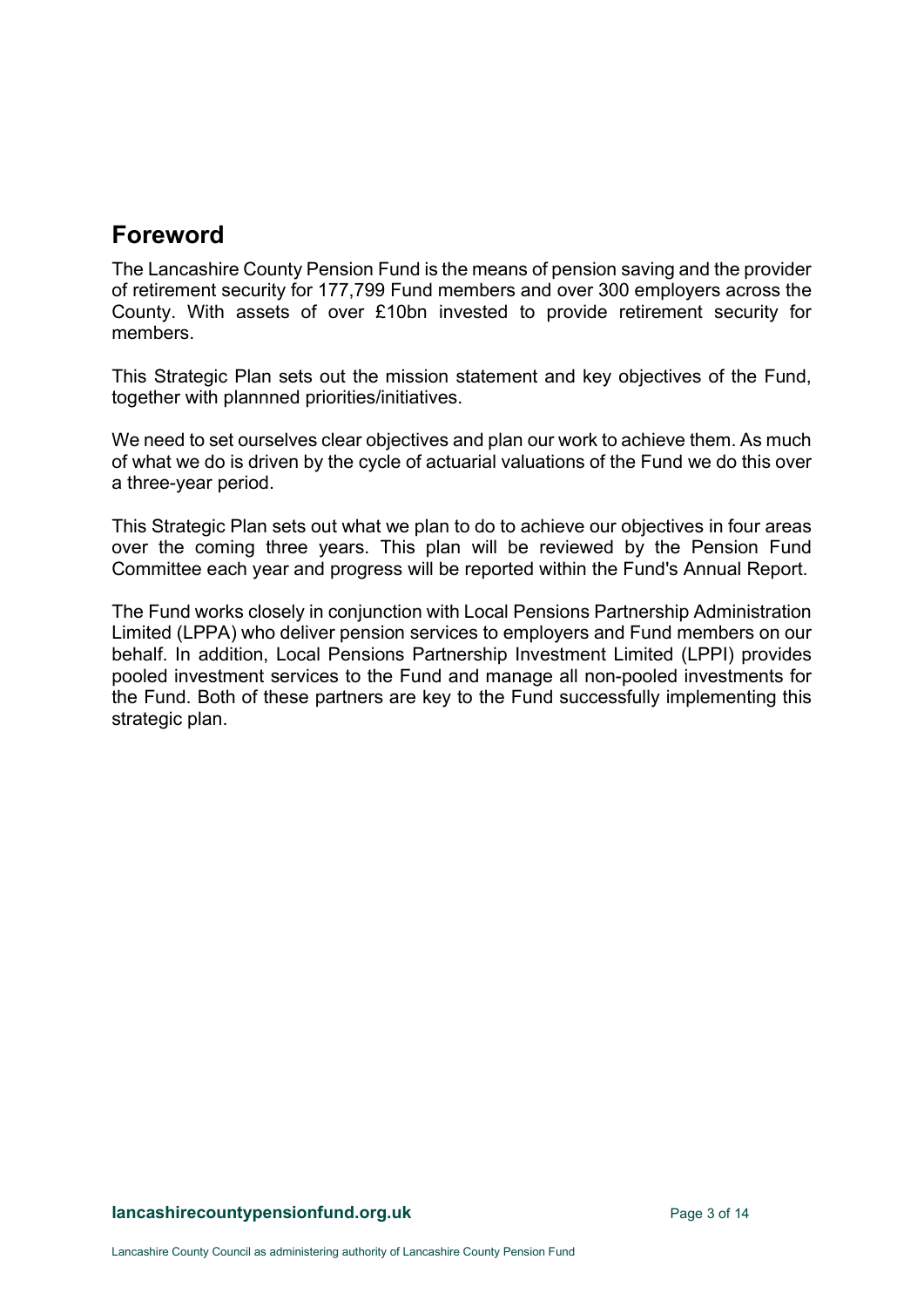**Mission statement** Our core purpose is to effectively manage and govern the Lancashire County Pension Fund delivering a high quality member and employer experience so allowing Fund members to benefit from financial security during retirement.

**Our Planning Framework** Our planning framework is based on doing the things that help us deliver our core purpose. These fall into four groups which are shown in the diagram below. Within each group, strategic objectives have been identifed.



The following sections of this plan set out the objectives we are aiming to achieve within each of these groups and the key initiatives over the next three years to achieve objectives.

A summary outlining the key priorities/initiatives is provided on page 5. Further detail on priorities/initiatives falling within each of the areas of governance, funding, administration and communication are provided in the following annexes.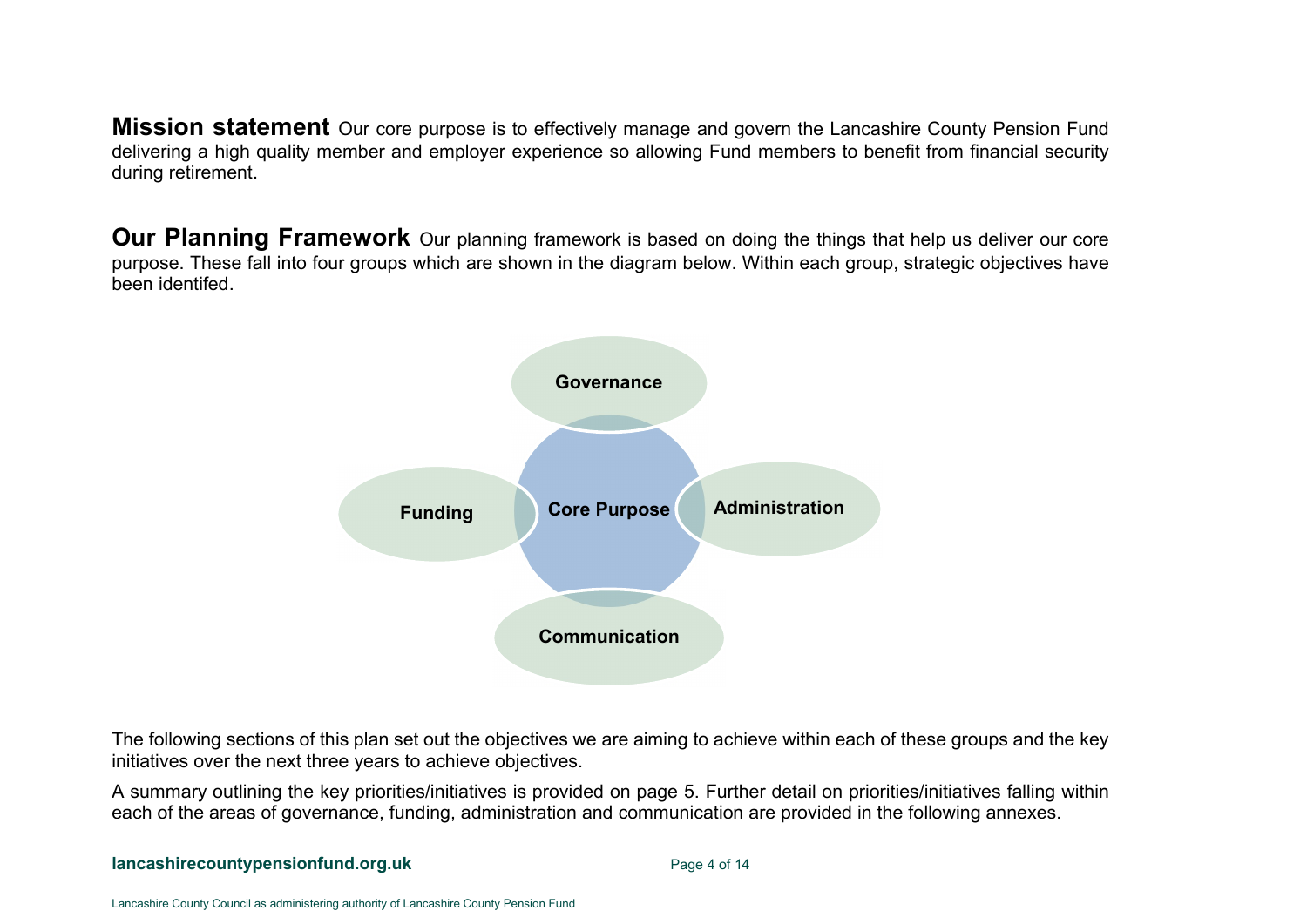## Summary of Strategic Plan

#### **Governance**

| <b>Ref</b> | <b>Initiative</b>                                                         | <b>Outcome</b>                                                                                                                                    | <b>Timeframe</b>            | <b>Priority</b> |
|------------|---------------------------------------------------------------------------|---------------------------------------------------------------------------------------------------------------------------------------------------|-----------------------------|-----------------|
|            | <b>Pension Fund</b><br><b>Committee and Local</b><br><b>Pension Board</b> | Officers support of the Pension Fund Committee and Local Pension<br>Board with training and development                                           | 31 <sup>st</sup> March 2023 |                 |
| 2          | <b>Resourcing</b>                                                         | Ensure sufficent and adequate resources to manage the Pension Fund                                                                                | 31 <sup>st</sup> March 2023 |                 |
| 3          | <b>Good Governance</b>                                                    | Ensure compliance with the Pension Regulator's (TPR) Code of Practice<br>No. 14 and subsequent revisions specifically the single code of practice | 31 <sup>st</sup> March 2023 |                 |
| 4          | <b>Risk Management</b>                                                    | Improved risk management framework and appropriate risks                                                                                          | 31 <sup>st</sup> March 2024 |                 |
| 5          | <b>Responsible Investment</b>                                             | Ensure appropriate and effective implementation of Responsible<br>Investment                                                                      | 31 <sup>st</sup> March 2024 |                 |
| 6          | <b>Shareholder Review</b>                                                 | Review of governance arrangements and shareholder agreement                                                                                       | 31 <sup>st</sup> March 2023 |                 |
|            | <b>Good Governance</b>                                                    | Implemented Good Governance project outcomes                                                                                                      | $31st$ March 2024           |                 |

#### Funding and Investment

| 8  | <b>Valuation 2022</b>                       | Assess financial health of the Lancashire County Pension Fund and<br>determine local employer contribution rates.           | 31 <sup>st</sup> March 2023 |  |
|----|---------------------------------------------|-----------------------------------------------------------------------------------------------------------------------------|-----------------------------|--|
| 9  | <b>Investment Strategy</b>                  | Ensure that the Investment Strategy is up to date and appropriate                                                           | 31 <sup>st</sup> March 2024 |  |
| 10 | Investment                                  | Ensure effective cash-flow management to meet pension fund payments  <br>in the future                                      | 31 <sup>st</sup> March 2024 |  |
|    | <b>Employer Risk</b>                        | Fully transitioned employer risk service from LPPA to LCPF and<br>management framework                                      | 31 <sup>st</sup> March 2025 |  |
| 12 | <b>Service Based Review</b><br>(Investment) | Ensure that periodic reviews are undertaken by the Fund on services<br>provided by LPPI resulting in good service delivery. | 31 <sup>st</sup> March 2023 |  |

lancashirecountypensionfund.org.uk example 20 and 20 approximately page 5 of 14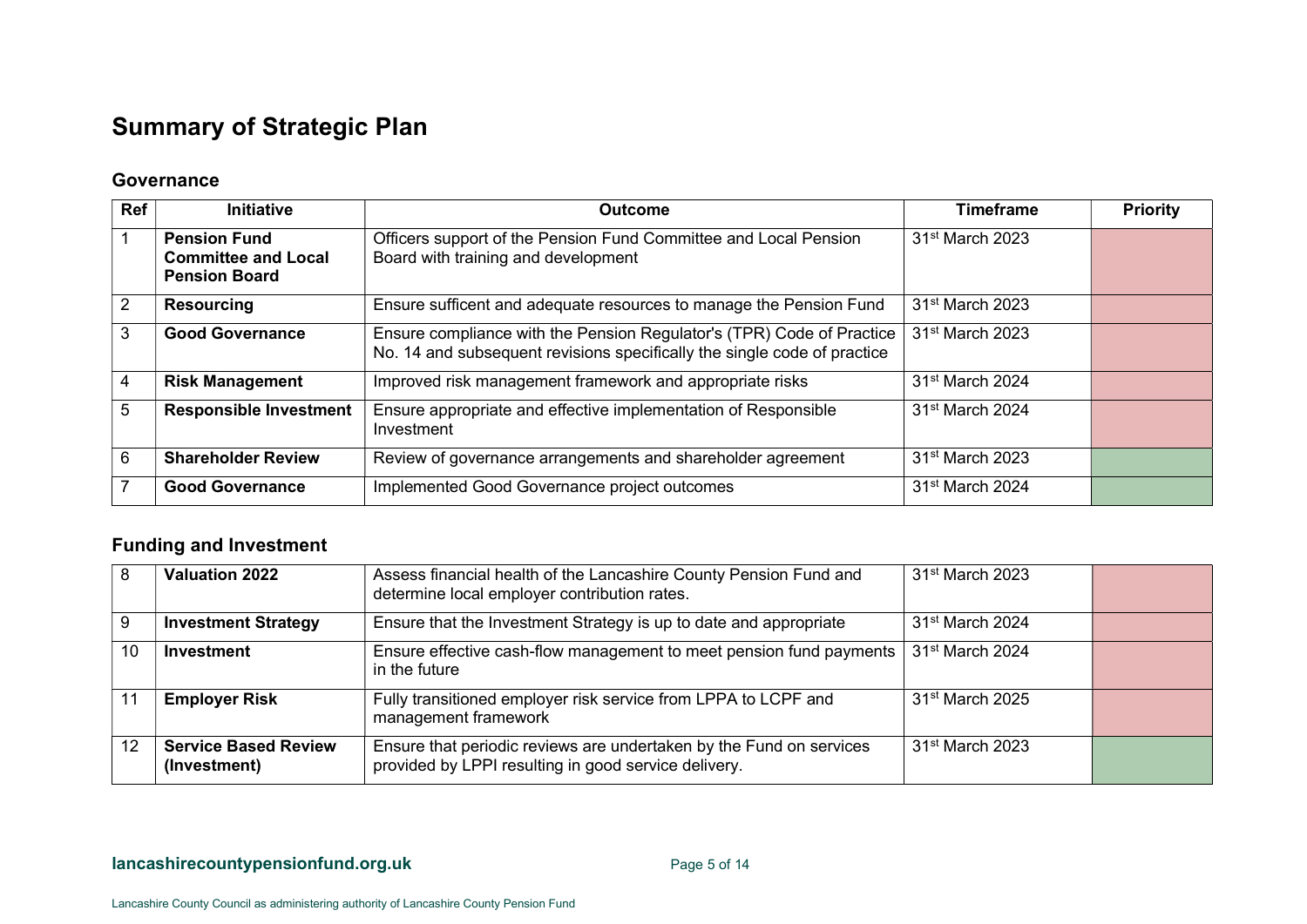#### Administration

| 13 | <b>McCloud and other</b><br>technical changes   | Implementation of changes to statutory regulations                                                                          | 31 <sup>st</sup> March 2023 |  |
|----|-------------------------------------------------|-----------------------------------------------------------------------------------------------------------------------------|-----------------------------|--|
| 14 | <b>Service Based Review</b><br>(Administration) | Ensure that periodic reviews are undertaken by the Fund on services<br>provided by LPPA resulting in good service delivery. | 31 <sup>st</sup> March 2023 |  |
| 15 | <b>Employer Engagement</b>                      | Compliance with all statutory regulations                                                                                   | 31 <sup>st</sup> March 2024 |  |
| 16 | <b>LPPA Relationship</b><br><b>Management</b>   | LPPA quality and performance scores are high, and the service is<br>operating effectively.                                  | 31 <sup>st</sup> March 2024 |  |
|    | <b>Pensions Dashboard</b>                       | Collaborate with LPPA and employers to ensure that data is ready for<br>implementation of the Pensions Dashboard.           | 31 <sup>st</sup> March 2024 |  |

#### Communication

|    | <b>Cyber Security and</b><br><b>Scams</b> | Reduced risk of Cyber incidents occurring, and appropriately manage<br>any incidents that arise | 31 <sup>st</sup> March 2023 |  |
|----|-------------------------------------------|-------------------------------------------------------------------------------------------------|-----------------------------|--|
| 19 | <b>Communication Strategy</b>             | LCPF develop communication strategy to meet the needs of all its<br>stakeholder                 | 31 <sup>st</sup> March 2024 |  |

#### Key:

| Critical activities for core responsibilities. If not done, there will be immediate and detrimental impact to the Fund and/or members.                                               |
|--------------------------------------------------------------------------------------------------------------------------------------------------------------------------------------|
| Important but not necessarily in the short term. Should and need to do this to fulfil the responsibilities of the Fund, but there is no immediate<br>impact to the Fund and members. |

#### lancashirecountypensionfund.org.uk example 20 and the Page 6 of 14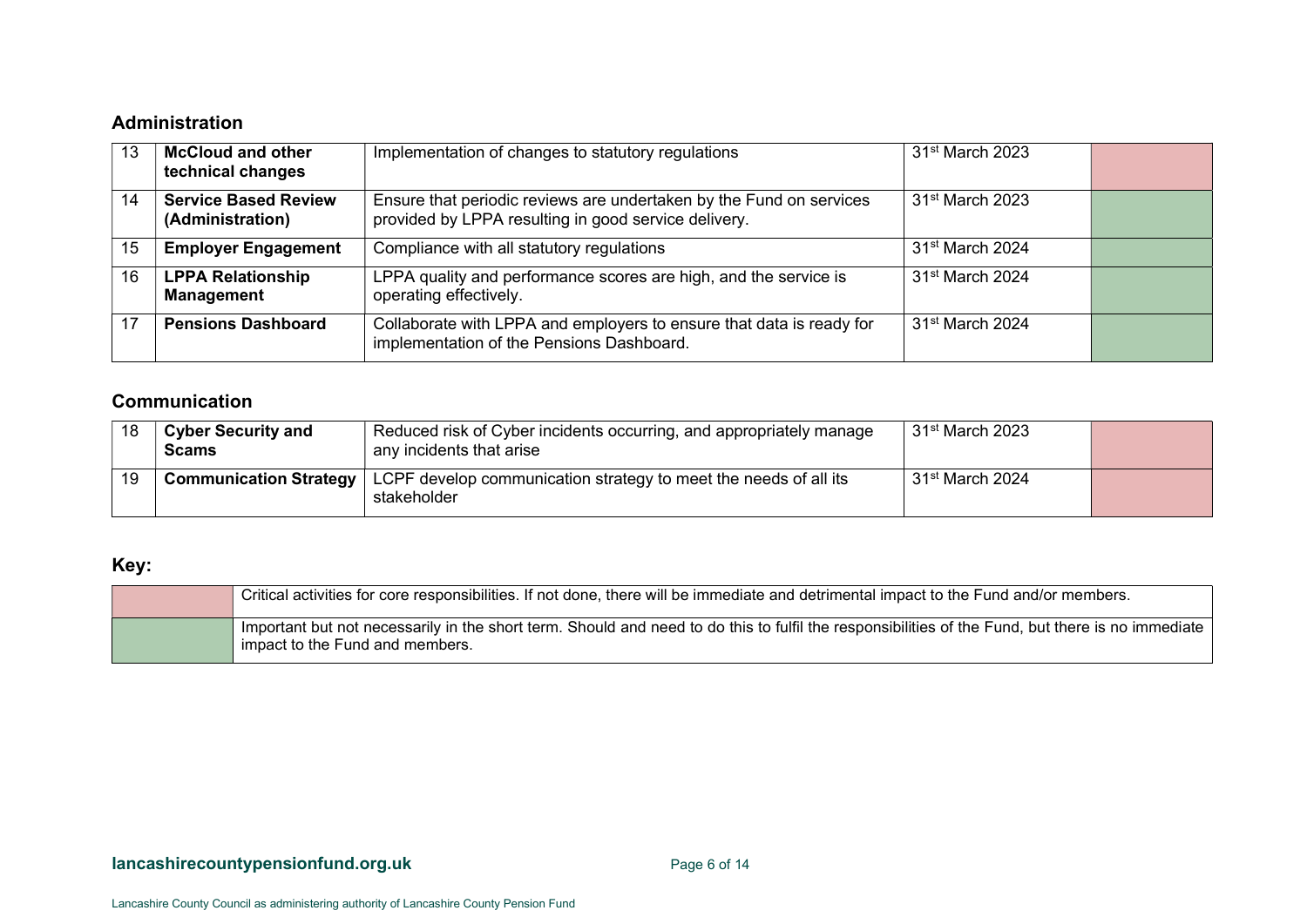## Annex 1: Governance

Governance is about having the right decision makers, structures and processes to enable effective, timely decisions and risk management in running the Pension Fund.

Our objectives in this area are:

- To be transparent, open and accountable to our stakeholders for our decisions, ensuring they are robust and evidence based;
- To ensure that the Pension Fund is effectively managed, and its services are delivered by highly motivated people who have the appropriate knowledge and expertise, and with access to appropriate systems;
- To deliver value for money, excellent customer service and compliance with regulatory requirements and industry standards where appropriate.

Over the next three years we are aiming to undertake the following actions in this area:

| <b>Outcomes</b>                                                                                                                                                                           | <b>Actions</b>                                                                                                                                                                                                                                                                                                                                  | <b>Timeframe</b>            |
|-------------------------------------------------------------------------------------------------------------------------------------------------------------------------------------------|-------------------------------------------------------------------------------------------------------------------------------------------------------------------------------------------------------------------------------------------------------------------------------------------------------------------------------------------------|-----------------------------|
| <b>Pension Fund Committee and</b><br><b>Local Pension Board - Officers</b><br>support of the Pension Fund<br><b>Committee and Local Pension</b><br>Board with training and<br>development | Development of training strategy and<br>$\bullet$<br>programme<br>Communications with committee and board<br>members as well as members<br>Ensure initial induction training programme<br>$\bullet$<br>especially for members who do not have<br>detailed pensions experience<br>Recruitment planning for LPB Members and<br>$\bullet$<br>Chair | 31 <sup>st</sup> March 2023 |
| <b>Resourcing - Ensure sufficent</b><br>and adequate resources to<br>manage the Pension Fund                                                                                              | Ensure the resilience of the LCPF team to<br>$\bullet$<br>support robust succession planning<br>Actuarial services tender exercise as current<br>contract expires in 2023<br>Develop resilience in the Employer risk<br>$\bullet$<br>function, including a review of resourcing<br>requirements in this and other areas.                        | 31 <sup>st</sup> March 2023 |
| <b>Good Governance - Ensure</b><br>compliance with the Pension<br>Regulator's (TPR) Code of<br>Practice No. 14 and<br>subsequent revisions<br>specifically the single code of<br>practice | Impact assessment to the new single code of<br>$\bullet$<br>practice<br>Assessment of cyber security and Business<br>$\bullet$<br><b>Continuity and Additional Voluntary</b><br><b>Contributions modules</b><br>Present a compliance report to the Local<br>Pension Board based on the new single code<br>of practice (Jan 2023)                | 31 <sup>st</sup> March 2023 |

#### lancashirecountypensionfund.org.uk example 2 and a Page 7 of 14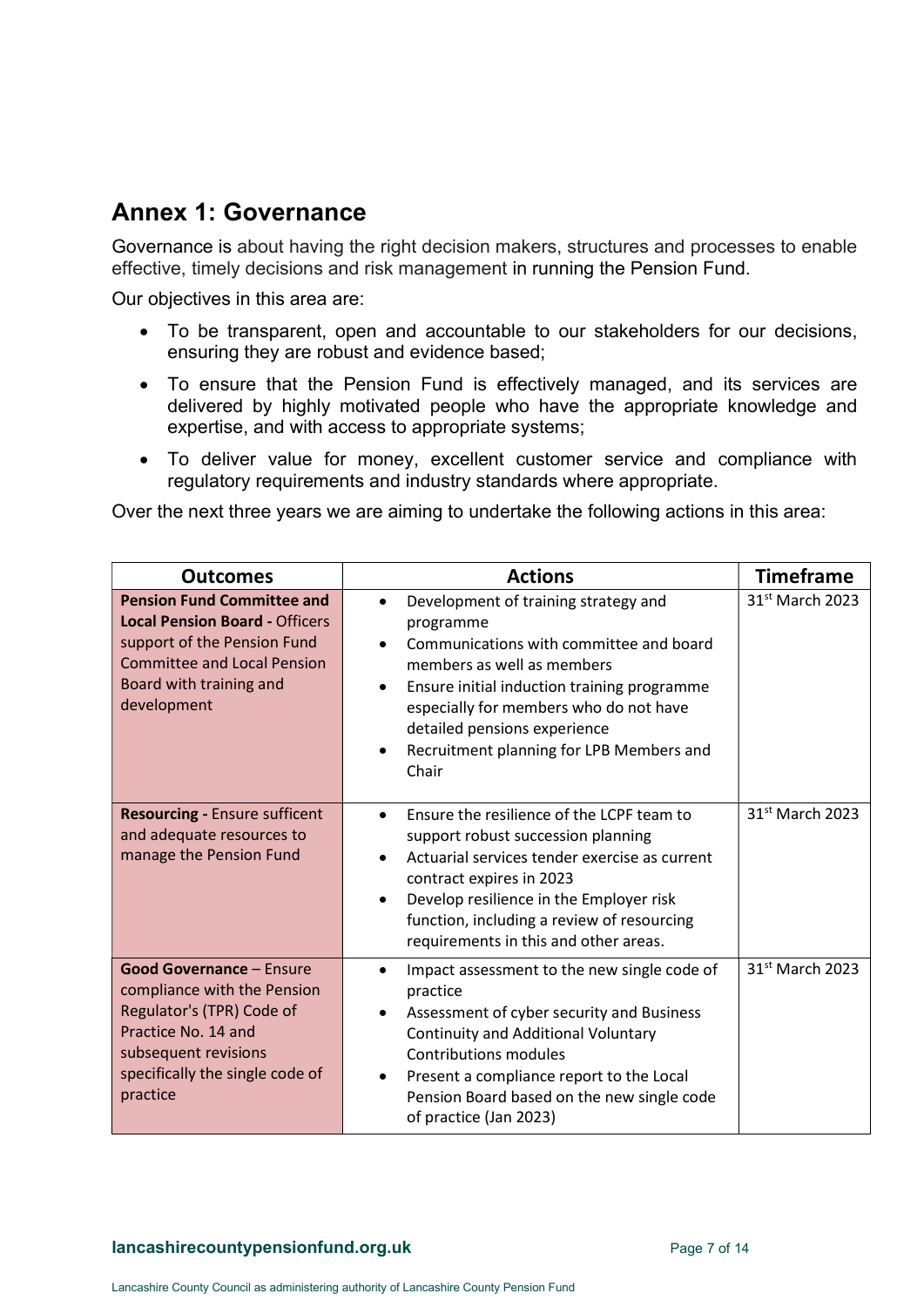| Risk Management - Improved<br>risk management framework<br>and appropriate risks                            | Revise the Fund's risk management<br>$\bullet$<br>framework to ensure appropriate ongoing<br>assessment of existing and new risks.<br>Further development of key risks continuing<br>$\bullet$<br>the work done on making the risk register a<br>living and relevant document that supports in<br>mitigating Fund risks | 31 <sup>st</sup> March 2024 |
|-------------------------------------------------------------------------------------------------------------|-------------------------------------------------------------------------------------------------------------------------------------------------------------------------------------------------------------------------------------------------------------------------------------------------------------------------|-----------------------------|
| Responsible Investment -<br>Ensure appropriate and<br>effective implementation of<br>Responsible Investment | Oversee the LPPI implementation of the<br>$\bullet$<br>Responsible Investment Policy, including the<br>enhancements to the Responsible Investment<br>Dashboard.<br>Implementation of Taskforce on Climate<br>$\bullet$<br>Related Disclosure (TCFD) requirements.                                                       | 31 <sup>st</sup> March 2024 |
| <b>Shareholder Review - Review</b><br>of governance arrangements<br>and shareholder agreement               | To review the appropriateness of the current<br>$\bullet$<br>governance arrangements as shareholders of<br><b>LPP Group</b><br>Revision of the existing Shareholder<br>$\bullet$<br>Agreement<br><b>Consideration of Government pooling</b><br>consultation                                                             | 31 <sup>st</sup> March 2023 |
| <b>Good Governance -</b><br><b>Implemented Good</b><br>Governance project outcomes                          | Impact assessment of good governance<br>$\bullet$<br>requirements<br>Implement any resulting governance<br>enhancements required/preferred                                                                                                                                                                              | 31 <sup>st</sup> March 2024 |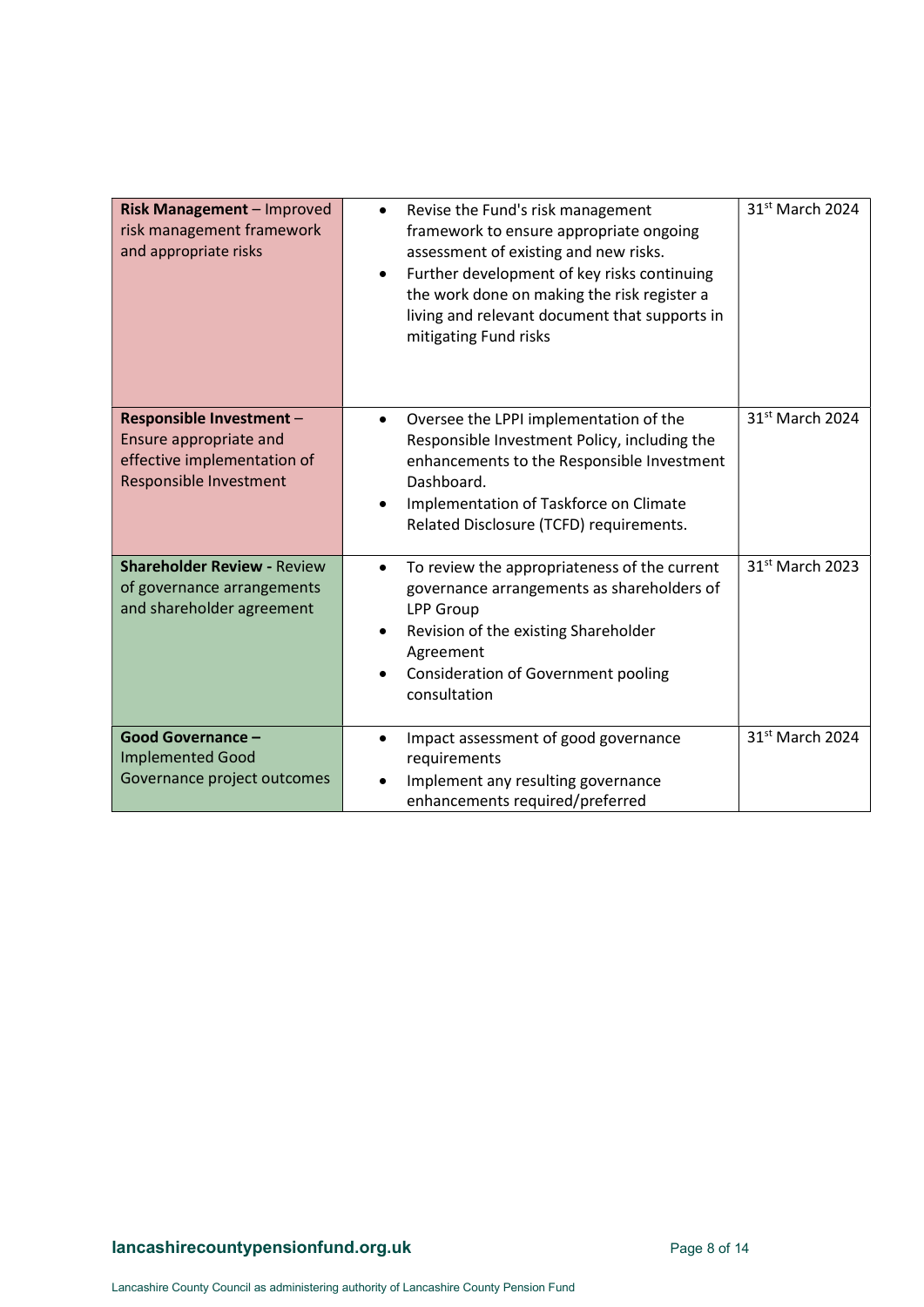## Annex 2: Funding and Investment

Funding is the process of ensuring that the Fund has sufficient assets to provide benefits as they fall due –encompassing (amongst other things) setting contributions at an appropriate level, monitoring the progression of liabilities and managing changes in their value, and managing employer risk.

A key element of ensuring benefits can be paid is the investment strategy – all contributions are invested to achieve the maximum returns possible, subject to the Fund's views on suitable levels of risk, in order to limit the contribution burden and ensure benefit security. Our objectives in this area are:

- To ensure that resources are available to meet the Fund's liabilities through achieving optimal investment performance;
- To achieve and maintain at least a fully funded position (i.e. no funding deficit);
- To achieve, as far as possible, stable and affordable employer contribution rates;
- To manage employers' liabilities effectively having due regard to the strength of each employer's covenant;
- To meet projected net cash flow outgoings covered by investment income and other liquidity;
- To be a responsible asset owner investing sustainably so as to preserve the longterm resilience of the Fund.

| <b>Outcomes</b>                                                                                                                                    | <b>Actions</b>                                                                                                                                                                                                                                                                                                                                                                                                                                                                                   | <b>Timeframe</b>            |
|----------------------------------------------------------------------------------------------------------------------------------------------------|--------------------------------------------------------------------------------------------------------------------------------------------------------------------------------------------------------------------------------------------------------------------------------------------------------------------------------------------------------------------------------------------------------------------------------------------------------------------------------------------------|-----------------------------|
| Valuation 2022 - Assess<br>financial health of the<br><b>Lancashire County Pension</b><br>Fund and determine local<br>employer contribution rates. | Employer engagement and data readiness -<br>$\bullet$<br>engage on data requirements and valuation<br>outcomes (including employer contribution<br>rates). Ensure data is accurate and complete<br>Actuarial Assumption analysis and setting,<br>$\bullet$<br>valuation calculation and results, interim<br>valuation<br>Determine the optimal level of contributions<br>$\bullet$<br>going forward<br>Review all Fund policies and update the Funding<br>$\bullet$<br><b>Strategy Statement</b> | 31 <sup>st</sup> March 2023 |
| <b>Investment Strategy - Ensure</b><br>that the Investment Strategy<br>is up to date and appropriate                                               | To review the Investment Strategy and<br>$\bullet$<br>implement any changes in conjunction with<br>2022 Valuation<br>Determine the optimal level of investment risk<br>$\bullet$<br>going forward                                                                                                                                                                                                                                                                                                | 31 <sup>st</sup> March 2024 |

Over the next three years we are aiming to undertake the following actions in this area:

#### lancashirecountypensionfund.org.uk example 2 and 2 and 2 and 2 and 2 and 2 and 2 and 2 and 2 and 2 and 2 and 2 and 2 and 2 and 2 and 2 and 2 and 2 and 2 and 2 and 2 and 2 and 2 and 2 and 2 and 2 and 2 and 2 and 2 and 2 and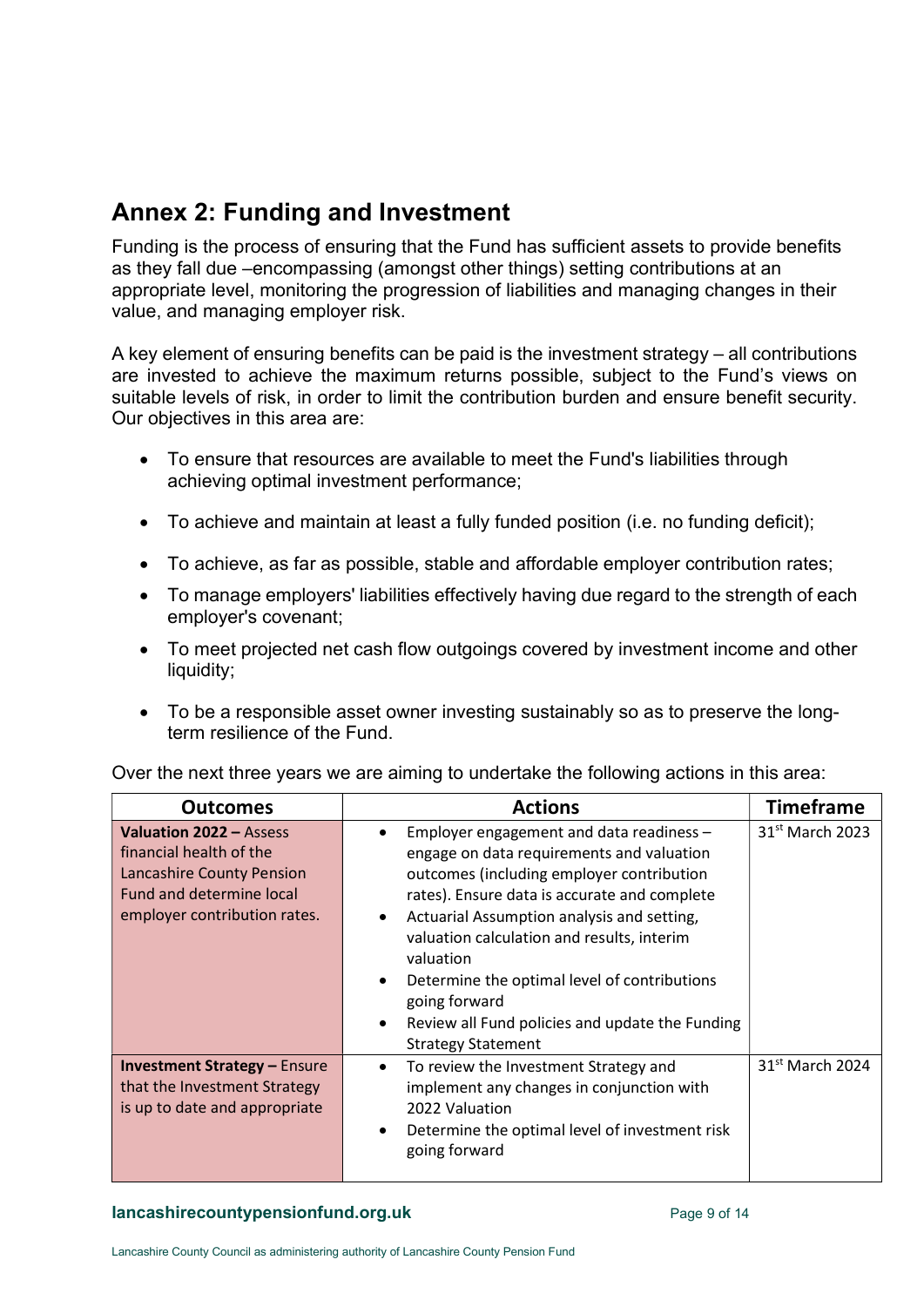| <b>Investment</b> - Ensure effective<br>cash-flow management to<br>meet pension fund payments<br>in the future<br><b>Employer Risk - Fully</b><br>transitioned employer risk<br>service from LPPA to LCPF and<br>management framework | Investment Panel to monitor cash-flow.<br>$\bullet$<br>Investment Panel to ensure it holds assets to<br>ensure sufficient investment income and<br>liquidity in the Fund.<br>Ensure treasury management policy is<br>$\bullet$<br>operating effectively in practice.<br>Analysis of the employer population focusing on<br>$\bullet$<br>different covenants, funding positions, risk<br>appetites to determine priority employer<br>groups/target employers<br>Implement measures to mitigate employer risk<br>٠<br>including bonds and security, newly introduced<br>employer flexibilities, deficit recovery periods<br>and alternative discount rates<br>LCPF to develop an effective employer risk<br>$\bullet$<br>framework and communicate effectively to<br>employers. | $31st$ March 2024<br>31 <sup>st</sup> March 2025 |
|---------------------------------------------------------------------------------------------------------------------------------------------------------------------------------------------------------------------------------------|-------------------------------------------------------------------------------------------------------------------------------------------------------------------------------------------------------------------------------------------------------------------------------------------------------------------------------------------------------------------------------------------------------------------------------------------------------------------------------------------------------------------------------------------------------------------------------------------------------------------------------------------------------------------------------------------------------------------------------------------------------------------------------|--------------------------------------------------|
| <b>Service Based Review</b><br>(Investment) - Ensure that<br>periodic reviews are<br>undertaken by the Fund on<br>services provided by LPPI<br>resulting in good service<br>delivery.                                                 | Implement action points from the Investment<br>$\bullet$<br>SBR, including review of the Asset Management<br>Agreement                                                                                                                                                                                                                                                                                                                                                                                                                                                                                                                                                                                                                                                        | 31 <sup>st</sup> March 2023                      |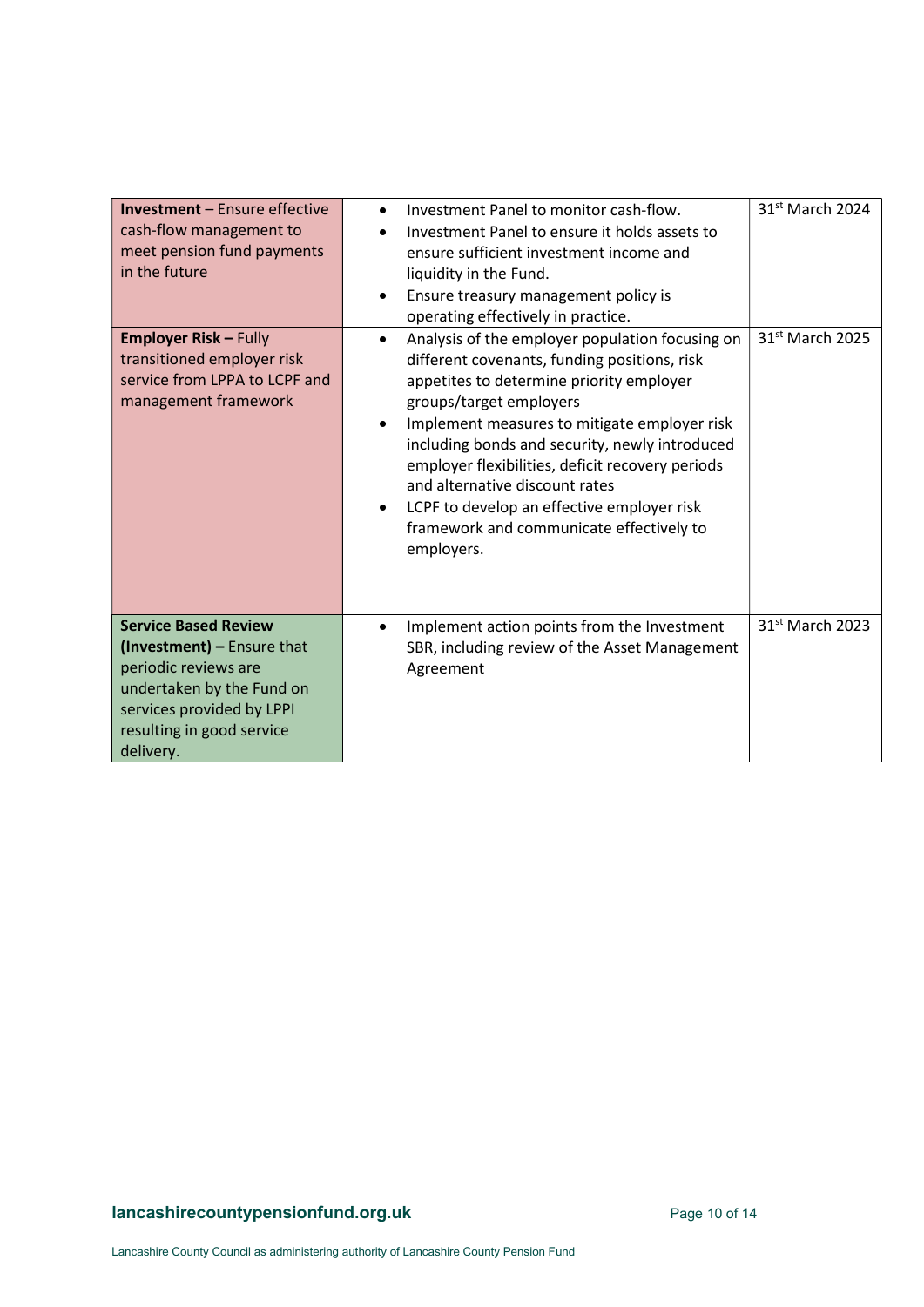## Annex 3: Administration

Administration is the process through which the information required to maintain members' contribution records, collect contributions due and calculate and pay their benefits in an accurate and timely way is undertaken.

Our objectives in this area are:

- To deliver a high quality, cost-effective, user-friendly and informative service to all members, potential members and employers at the point where it is needed;
- To ensure that benefits are paid and contributions collected accurately and on time;
- To demonstrate compliance with all relevant regulatory requirements;
- To ensure that data/information is handled securely and used only for authorised purposes.

| <b>Outcomes</b>                                                                                                                                                                           | <b>Actions</b>                                                                                                                                                                                                                                                                                                                                                   | <b>Timeframe</b>            |
|-------------------------------------------------------------------------------------------------------------------------------------------------------------------------------------------|------------------------------------------------------------------------------------------------------------------------------------------------------------------------------------------------------------------------------------------------------------------------------------------------------------------------------------------------------------------|-----------------------------|
| <b>McCloud and other technical</b><br>changes - Implementation of<br>changes to statutory<br>regulations                                                                                  | Ensure revised transfer requirements have<br>$\bullet$<br>been adequately implemented<br>Implementation of the regulations following<br>$\bullet$<br>the McCloud judgement.<br>Respond to DLUHC consultation on pooling,<br>$\bullet$<br>TCFD, and levelling up due Summer 2022                                                                                  | 31 <sup>st</sup> March 2023 |
| <b>Service Based Review</b><br>(Administration) - Ensure that<br>periodic reviews are<br>undertaken by the Fund on<br>services provided by LPPA<br>resulting in good service<br>delivery. | Initial Administration Service review will<br>$\bullet$<br>concentrate on the terms of the contract and<br>whether they remain valid and fit for purpose<br>as well as the key performance indicators                                                                                                                                                            | 31 <sup>st</sup> March 2023 |
| <b>Employer Engagement -</b><br>Compliance with all statutory<br>regulations                                                                                                              | Develop mechanisms in collaboration with<br>$\bullet$<br>LPPA, for Fund Employers to improve their<br>compliance and participation levels to drive<br>improvements to member experience.<br>Develop training/improvement plans - in<br>$\bullet$<br>collaboration with LPPA - for fund employers<br>particularly in areas where performance<br>needs to improve. | 31 <sup>st</sup> March 2024 |
| <b>LPPA Relationship</b><br>Management-<br>LPPA quality and performance<br>scores are high, and the<br>service is operating<br>effectively.                                               | Ensure PACE project is successfully<br>$\bullet$<br>implemented ensuring anticipated benefits<br>are delivered.<br>Effective service review meetings based on<br>$\bullet$<br>improved reporting and data insights.<br>Develop appropriate assurance processes to<br>ensure LPPA have updated systems/processes                                                  | 31st March 2024             |

lancashirecountypensionfund.org.uk example 20 and 20 approximately page 11 of 14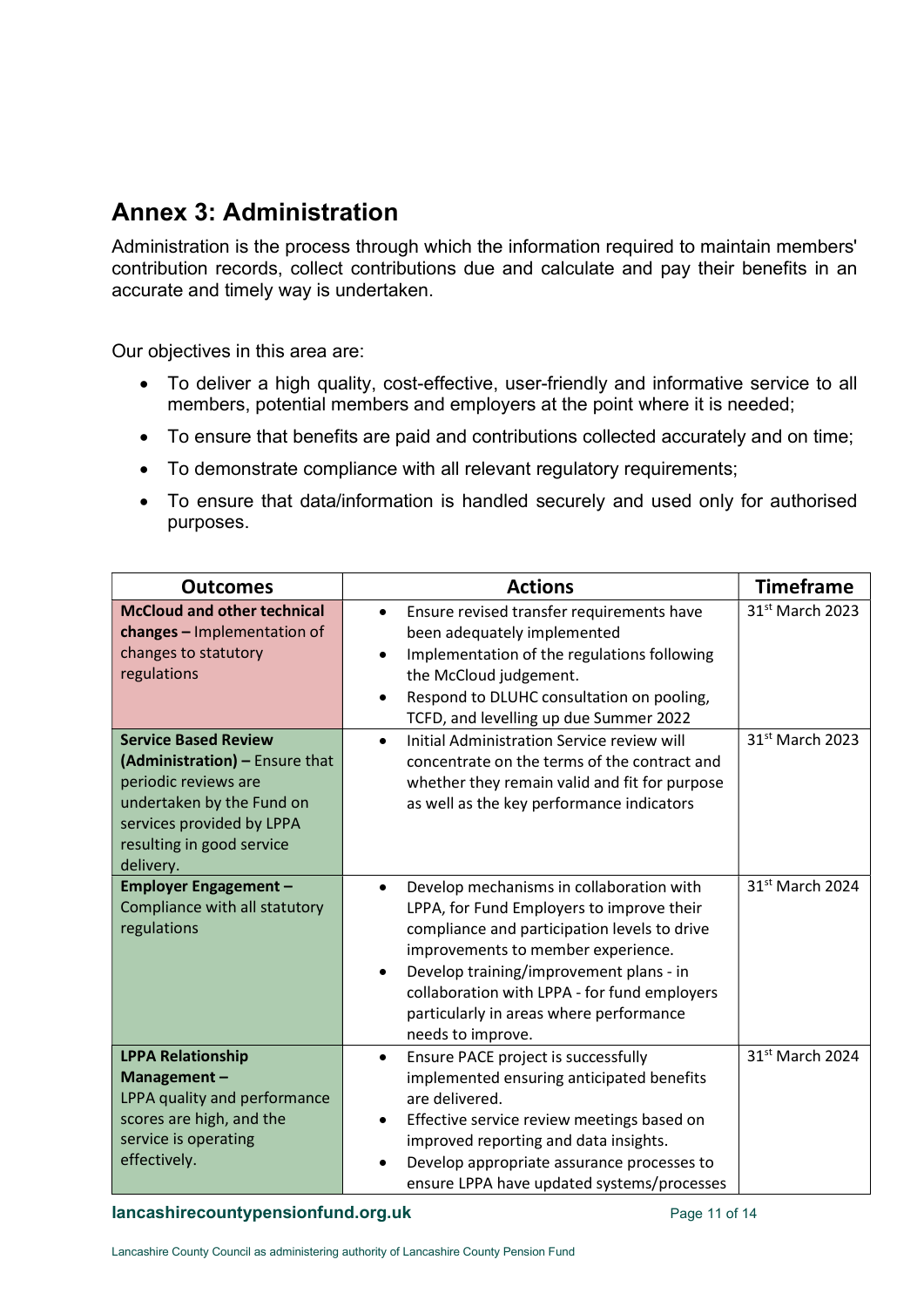| <b>Pensions Dashboard -</b>    | Data quality and availability to be key     | 31 <sup>st</sup> March 2024 |
|--------------------------------|---------------------------------------------|-----------------------------|
| Collaborate with LPPA and      | considerations as we move closer to the     |                             |
| employers to ensure that data  | launch of the Pensions Dashboard            |                             |
| is ready for implementation of | Employer engagement to ensure clear on data |                             |
| the Pensions Dashboard.        | required and impacts of inaccurate/gaps in  |                             |
|                                | data                                        |                             |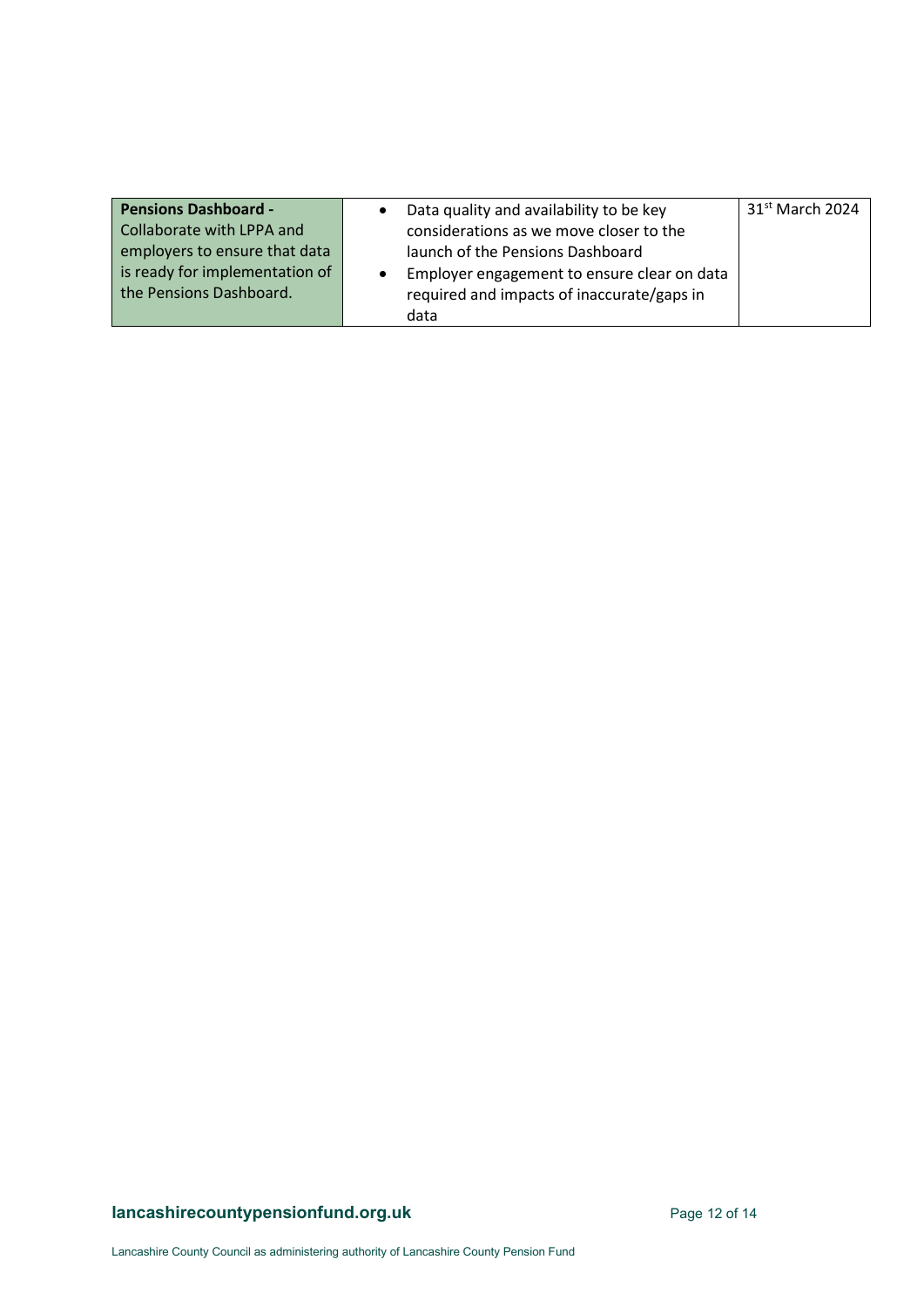## Annex 4: Communication

Communication is the process by which we ensure that Fund members and employers are aware of their benefits and of their responsibilities and of the overall performance of the Fund. It is also the process by which we promote the benefits of the Fund.

Our objectives in this area are:

- To provide good pension information, promoting pensions in the workplace and to actively promote the Fund to prospective members and their employers;
- To ensure transparency; building trust, confidence and engagement in pension saving as the norm, and ensuring that investment issues are communicated appropriately to the Fund's stakeholders;
- To communicate in an appropriate and direct way to all our stakeholders, treating them all fairly and taking advantage of different communication channels;
- To ensure that our communications are simple, relevant and have impact.

Over the next three years we are aiming to undertake the following actions in this area:

| <b>Outcomes</b>                                                                                                                            | <b>Actions</b>                                                                                                                                                                                                                                                                                                                                                                                                                                      | <b>Timeframe</b>            |
|--------------------------------------------------------------------------------------------------------------------------------------------|-----------------------------------------------------------------------------------------------------------------------------------------------------------------------------------------------------------------------------------------------------------------------------------------------------------------------------------------------------------------------------------------------------------------------------------------------------|-----------------------------|
| <b>Cyber Security and Scams</b><br>- Reduced risk of Cyber<br>incidents occurring, and<br>appropriately manage any<br>incidents that arise | Review of Cyber risk and management<br>٠<br>Self-assessment to identify areas of focus, using<br>$\bullet$<br>cyber scorecard<br>Assessing key systems and service providers<br>$\bullet$<br>LPPA and LCPF to ensure sufficient processes<br>are in place to safeguard member and<br>employers in online activities and address any<br>gaps identified. Ensure LPPA comply with the<br>Pension Regulator's Scorpion initiative and best<br>practice | $31st$ March 2023           |
| <b>Communication Strategy -</b><br>LCPF develop<br>communication strategy to<br>meet the needs of all its<br>stakeholder                   | Understanding communication<br>٠<br>needs/objectives of members and employer<br>and develop/implement strategy<br>Gap analysis of existing communications and<br>$\bullet$<br>identify changes to ensure scheme members<br>have cohesive pensions engagement journey<br>via LPPA, LCPF and other parties'<br>communications and engagement.                                                                                                         | 31 <sup>st</sup> March 2024 |